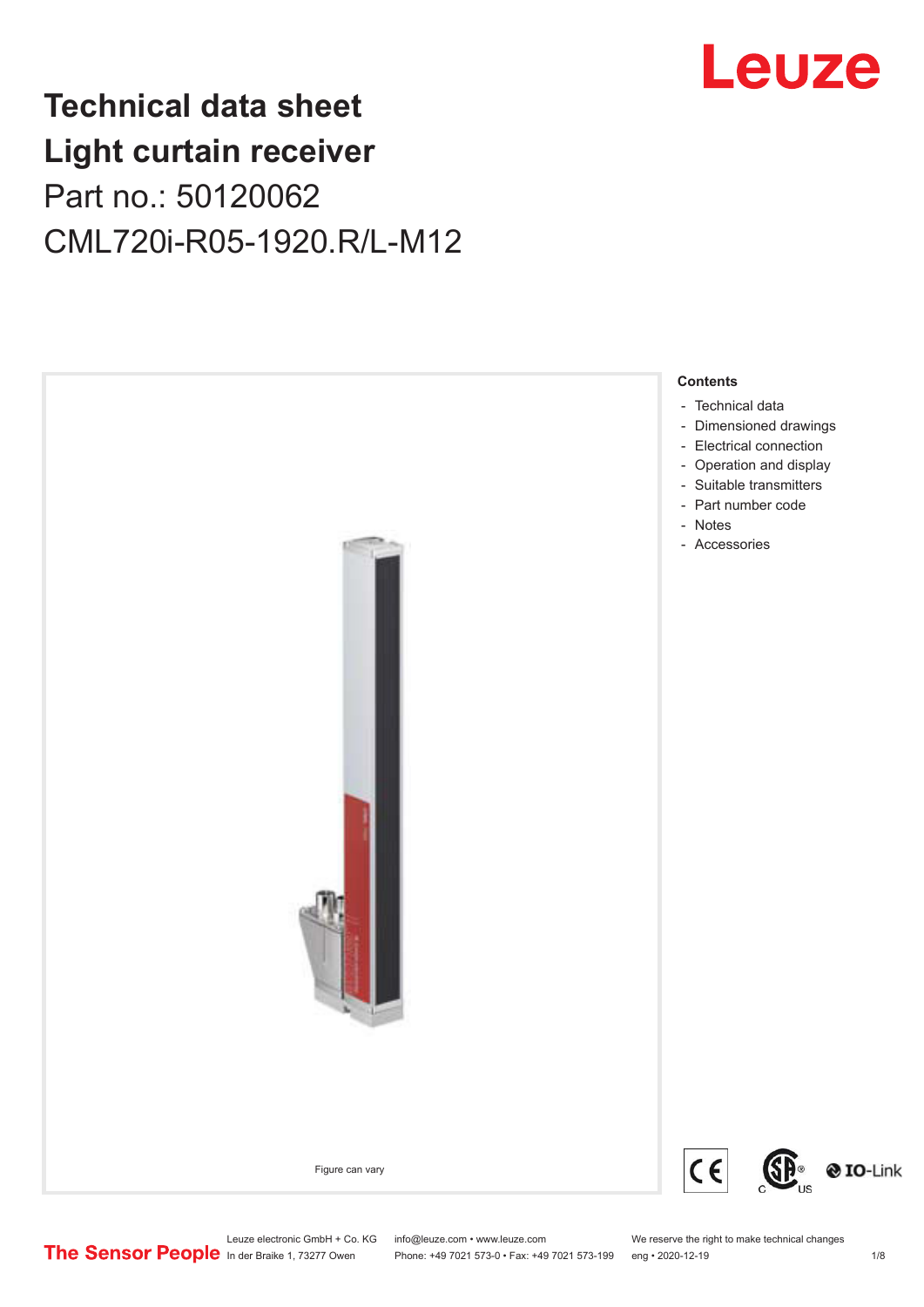## <span id="page-1-0"></span>**Technical data**

# Leuze

| <b>Basic data</b>                                     |                                                                      |
|-------------------------------------------------------|----------------------------------------------------------------------|
| <b>Series</b>                                         | 720                                                                  |
| <b>Operating principle</b>                            | Throughbeam principle                                                |
| Device type                                           | Receiver                                                             |
| <b>Contains</b>                                       | Accessories for the use of the BT-2R1                                |
| Application                                           | Object measurement                                                   |
| <b>Special version</b>                                |                                                                      |
| <b>Special version</b>                                | Crossed-beam scanning                                                |
|                                                       | Diagonal-beam scanning                                               |
|                                                       | Parallel-beam scanning                                               |
| <b>Optical data</b>                                   |                                                                      |
| <b>Operating range</b>                                | Guaranteed operating range                                           |
| <b>Operating range</b>                                | $0.13.5$ m                                                           |
| <b>Operating range limit</b>                          | Typical operating range                                              |
| <b>Operating range limit</b>                          | 0.14.5m                                                              |
| <b>Measurement field length</b>                       | 1.920 mm                                                             |
| <b>Number of beams</b>                                | 384 Piece(s)                                                         |
| Beam spacing                                          | 5 <sub>mm</sub>                                                      |
| <b>Measurement data</b>                               |                                                                      |
| Minimum object diameter                               | 10 mm                                                                |
| <b>Electrical data</b>                                |                                                                      |
|                                                       |                                                                      |
| <b>Protective circuit</b>                             | Polarity reversal protection                                         |
|                                                       | Short circuit protected                                              |
|                                                       | <b>Transient protection</b>                                          |
|                                                       |                                                                      |
| Performance data                                      | 18  30 V, DC                                                         |
| Supply voltage U <sub>B</sub>                         |                                                                      |
| <b>Residual ripple</b><br><b>Open-circuit current</b> | 0  15 %, From U <sub>B</sub><br>0 435 mA, The specified values refer |
|                                                       | to the entire package consisting of trans-<br>mitter and receiver.   |
| Inputs/outputs selectable                             |                                                                      |
| Output current, max.                                  | 100 mA                                                               |
| Input resistance                                      | $6,000 \Omega$                                                       |
| Number of inputs/outputs selectable 4 Piece(s)        |                                                                      |
| Type                                                  | Inputs/outputs selectable                                            |
| Voltage type, outputs                                 | DC                                                                   |
| Switching voltage, outputs                            | Typ. $U_R / 0 V$                                                     |
| Voltage type, inputs                                  | DC                                                                   |
| Switching voltage, inputs                             | high: ≥6V                                                            |
|                                                       | $low: 4V$                                                            |
|                                                       |                                                                      |
| Input/output 1                                        |                                                                      |
| Activation/disable delay                              | 01ms                                                                 |
| <b>Timing</b>                                         |                                                                      |
| <b>Readiness delay</b>                                | 400 ms                                                               |
| <b>Cycle time</b>                                     | 11.92 ms                                                             |
| Response time per beam                                | 30 µs                                                                |
| <b>Interface</b>                                      |                                                                      |
| Type                                                  | IO-Link                                                              |

| <b>IO-Link</b>                         |                              |
|----------------------------------------|------------------------------|
| <b>COM</b> mode                        | COM <sub>2</sub>             |
| <b>Specification</b>                   | V1.0.1                       |
|                                        | V1.1                         |
| Min. cycle time                        | $COM2 = 2.3$ ms              |
| <b>Service interface</b>               |                              |
| Type                                   | IO-Link                      |
|                                        |                              |
| IO-Link<br><b>Function</b>             | Configuration via software   |
|                                        | Service                      |
|                                        |                              |
| <b>Connection</b>                      |                              |
| <b>Number of connections</b>           | 2 Piece(s)                   |
| <b>Plug outlet</b>                     | Rear side                    |
|                                        |                              |
| <b>Connection 1</b><br><b>Function</b> | Configuration interface      |
|                                        | Signal IN                    |
|                                        | Signal OUT                   |
|                                        | Voltage supply               |
| Type of connection                     | Connector                    |
| <b>Thread size</b>                     | M12                          |
| <b>Type</b>                            | Male                         |
| <b>Material</b>                        | Metal                        |
| No. of pins                            | 8-pin                        |
| Encoding                               | A-coded                      |
|                                        |                              |
| <b>Connection 2</b>                    |                              |
| <b>Function</b>                        | Connection to transmitter    |
| <b>Type of connection</b>              | Connector                    |
| <b>Thread size</b>                     | M12                          |
| <b>Type</b>                            | Female                       |
| <b>Material</b>                        | Metal                        |
| No. of pins                            | 5-pin                        |
| Encoding                               | A-coded                      |
| <b>Mechanical data</b>                 |                              |
| Design                                 | Cubic                        |
| Dimension (W x H x L)                  | 29 mm x 35.4 mm x 1,943 mm   |
| <b>Housing material</b>                | Metal                        |
| <b>Metal housing</b>                   | Aluminum                     |
| Lens cover material                    | Plastic                      |
| Net weight                             | 2,100 g                      |
| <b>Housing color</b>                   | Silver                       |
| Type of fastening                      | Groove mounting              |
|                                        | Via optional mounting device |
| <b>Operation and display</b>           |                              |
|                                        |                              |
| Type of display                        | LED                          |
|                                        | OLED display                 |
| <b>Number of LEDs</b>                  | 2 Piece(s)                   |
| Type of configuration                  | Software                     |
|                                        | Teach-in                     |
| <b>Environmental data</b>              |                              |
|                                        |                              |
| Ambient temperature, operation         | $-3060 °C$                   |
| Ambient temperature, storage           | -40  70 °C                   |
|                                        |                              |

ln der Braike 1, 73277 Owen Phone: +49 7021 573-0 • Fax: +49 7021 573-199 eng • 2020-12-19

Leuze electronic GmbH + Co. KG info@leuze.com • www.leuze.com We reserve the right to make technical changes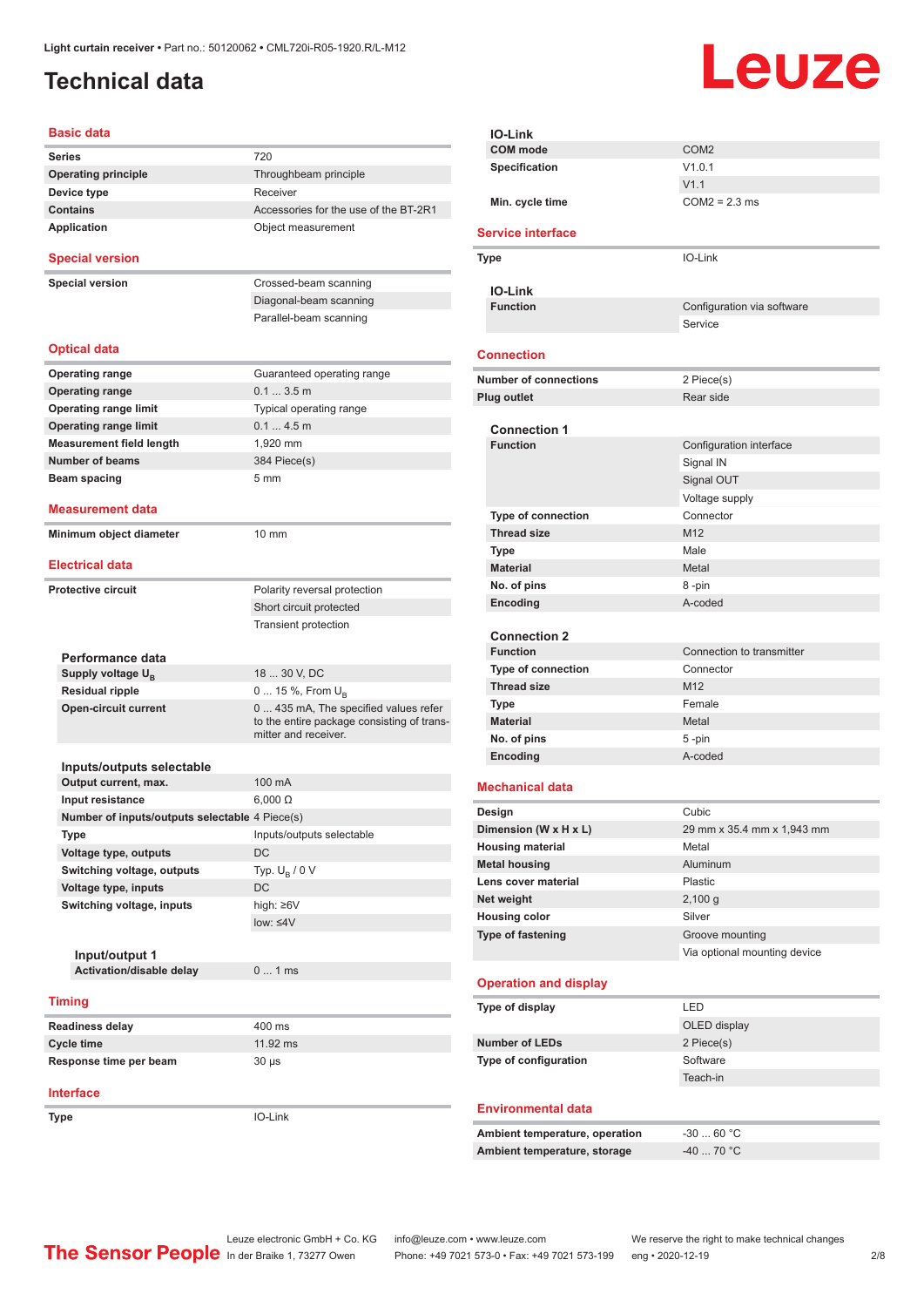## **Technical data**

# Leuze

#### **Certifications**

| Degree of protection     | IP 65         |
|--------------------------|---------------|
| <b>Protection class</b>  | Ш             |
| <b>Certifications</b>    | c CSA US      |
| <b>Standards applied</b> | IEC 60947-5-2 |
|                          |               |

#### **Classification**

| <b>Customs tariff number</b> | 90314990 |
|------------------------------|----------|
| eCl@ss 5.1.4                 | 27270910 |
| eCl@ss 8.0                   | 27270910 |
| eCl@ss 9.0                   | 27270910 |
| eCl@ss 10.0                  | 27270910 |
| eCl@ss 11.0                  | 27270910 |
| <b>ETIM 5.0</b>              | EC002549 |
| <b>ETIM 6.0</b>              | EC002549 |
| <b>ETIM 7.0</b>              | EC002549 |
|                              |          |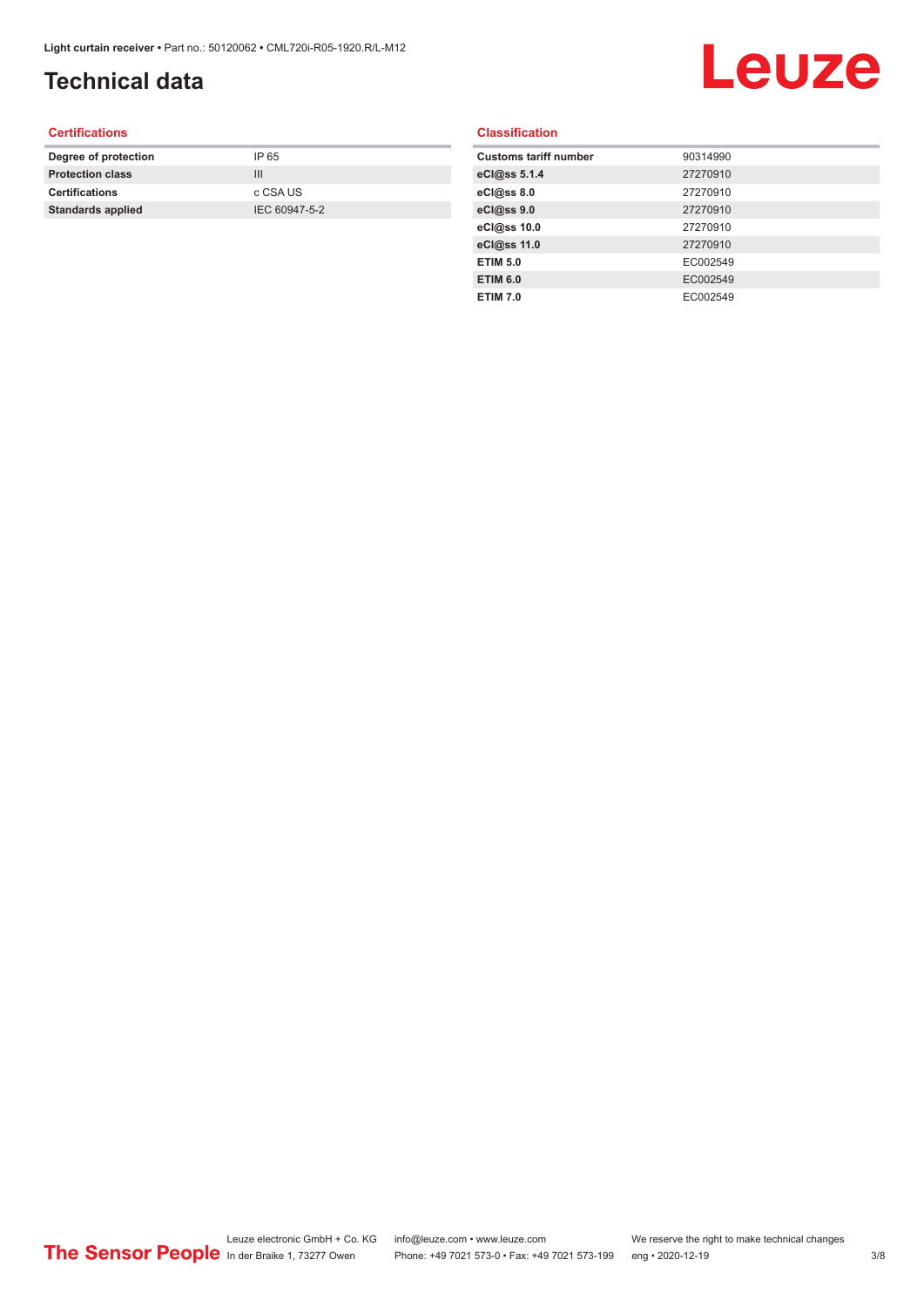#### <span id="page-3-0"></span>**Dimensioned drawings**

All dimensions in millimeters



A Beam spacing 5 mm

G Fastening groove

- B Measurement field length 1920 mm
- F M6 thread
- T Transmitter R Receiver
	-
	- Y 2.5 mm

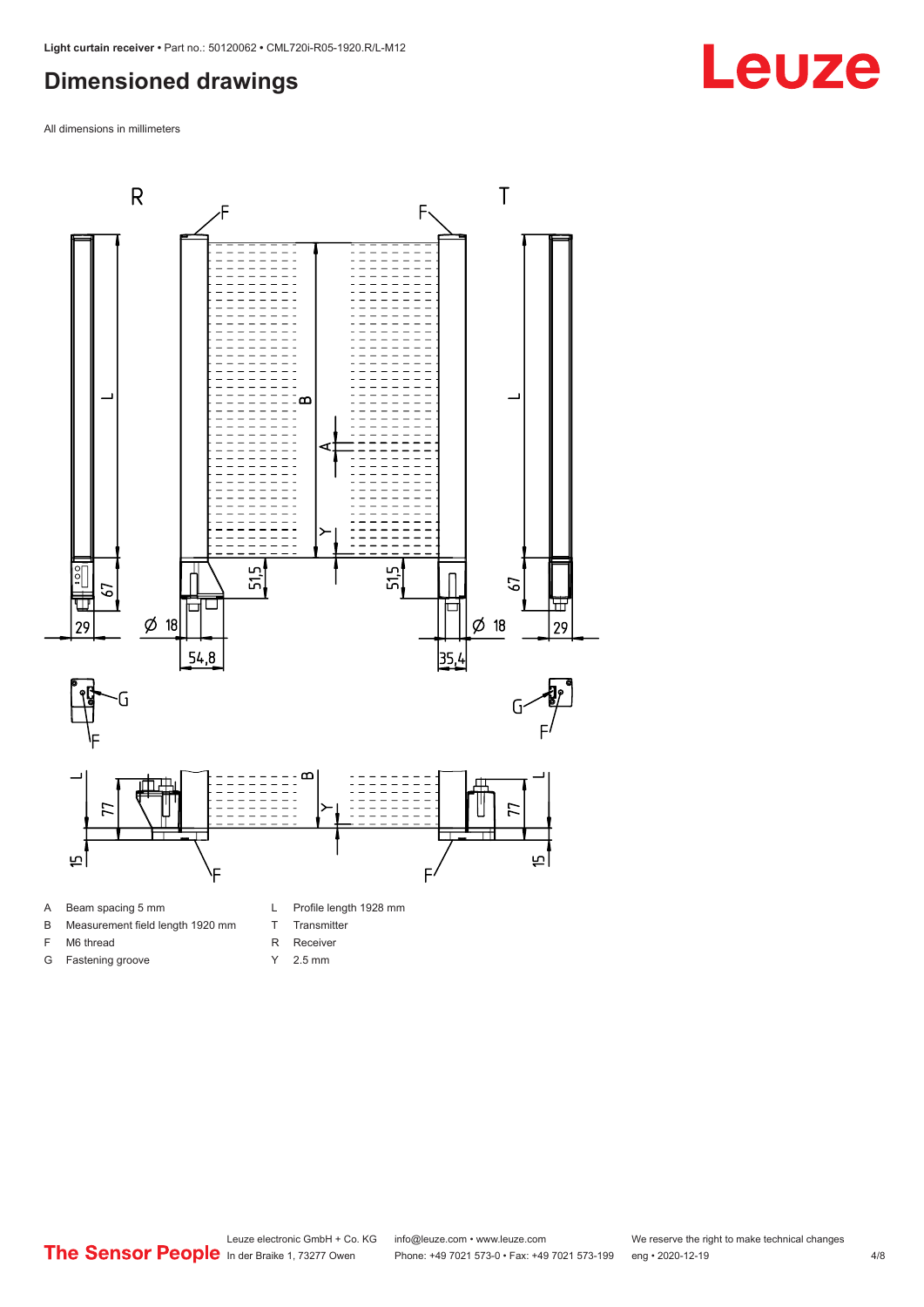### <span id="page-4-0"></span>**Dimensioned drawings**





A PWR / SW IN / OUT

### **Electrical connection**

**Connection 1**

| <b>Function</b>    | Configuration interface |
|--------------------|-------------------------|
|                    | Signal IN               |
|                    | Signal OUT              |
|                    | Voltage supply          |
| Type of connection | Connector               |
| <b>Thread size</b> | M12                     |
| <b>Type</b>        | Male                    |
| <b>Material</b>    | Metal                   |
| No. of pins        | 8-pin                   |
| Encoding           | A-coded                 |

#### **Pin Pin assignment**

| 1              | $V +$           |
|----------------|-----------------|
| $\overline{2}$ | IO1             |
| 3              | GND             |
| $\overline{4}$ | IO-Link         |
| 5              | IO2             |
| 6              | IO3             |
|                | IO <sub>4</sub> |
| 8              | <b>GND</b>      |



#### **Connection 2**

| <b>Function</b>    | Connection to transmitter |
|--------------------|---------------------------|
| Type of connection | Connector                 |
| <b>Thread size</b> | M12                       |
| <b>Type</b>        | Female                    |
| <b>Material</b>    | Metal                     |
| No. of pins        | $5$ -pin                  |
| Encoding           | A-coded                   |

#### **Pin Pin assignment**

|                         | <b>FE/SHIELD</b> |
|-------------------------|------------------|
| $\overline{\mathbf{2}}$ | V+               |
| 3                       | <b>GND</b>       |
| 4                       | RS 485 Tx+       |
| 5                       | RS 485 Tx-       |

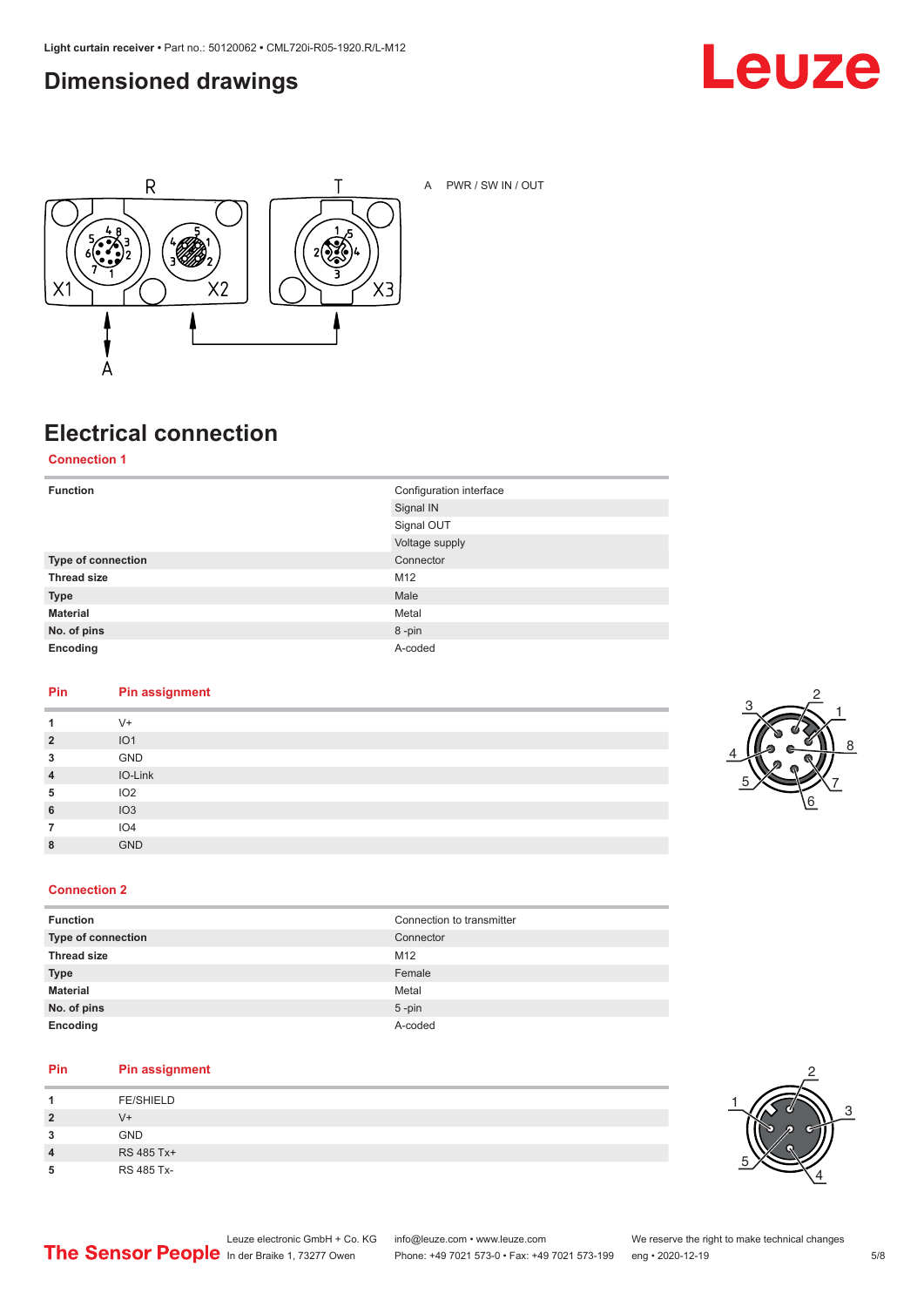### <span id="page-5-0"></span>**Operation and display**

| <b>LED</b>     | <b>Display</b>           | <b>Meaning</b>                         |
|----------------|--------------------------|----------------------------------------|
|                | Green, continuous light  | Operational readiness                  |
|                | Green, flashing          | Teach / error                          |
| $\overline{2}$ | Yellow, continuous light | Light path free, with function reserve |
|                | Yellow, flashing         | No function reserve                    |
|                | Off                      | Object detected                        |

#### **Suitable transmitters**

| Part no. | <b>Designation</b>         | <b>Article</b>               | <b>Description</b>                                                          |
|----------|----------------------------|------------------------------|-----------------------------------------------------------------------------|
| 50119472 | CML720i-T05-<br>1920.R-M12 | Light curtain<br>transmitter | Operating range: 0.1  3.5 m<br>Connection: Connector, M12, Rear side, 5-pin |

#### **Part number code**

Part designation: **CML7XXi-YZZ-AAAA.BCCCDDD-EEEFFF**

| <b>CML</b>           | <b>Operating principle</b><br>Measuring light curtain                                                                                     |
|----------------------|-------------------------------------------------------------------------------------------------------------------------------------------|
| 7XXi                 | <b>Series</b><br>720i: 720i series<br>730i: 730i series                                                                                   |
| Y                    | Device type<br>T: transmitter<br>R: receiver                                                                                              |
| <b>ZZ</b>            | <b>Beam spacing</b><br>05:5 mm<br>10:10 mm<br>20:20 mm<br>40:40 mm                                                                        |
| <b>AAAA</b>          | Measurement field length [mm], dependent on beam spacing                                                                                  |
| в                    | Equipment<br>A: connector outlet, axial<br>R: rear connector outlet                                                                       |
| CCC                  | Interface<br>L: IO-Link<br>/CN: CANopen<br>/PB: PROFIBUS<br>/PN: PROFINET<br>/CV: Analog current and voltage output<br>/D3: RS 485 Modbus |
| <b>DDD</b>           | <b>Special equipment</b><br>-PS: Power Setting                                                                                            |
| <b>EEE</b>           | <b>Electrical connection</b><br>M12: M12 connector                                                                                        |
| <b>FFF</b>           | -EX: Explosion protection                                                                                                                 |
| <b>Note</b>          |                                                                                                                                           |
|                      |                                                                                                                                           |
| $\ddot{\phantom{a}}$ | $\&$ A list with all available device types can be found on the Leuze website at www.leuze.com.                                           |

**Leuze**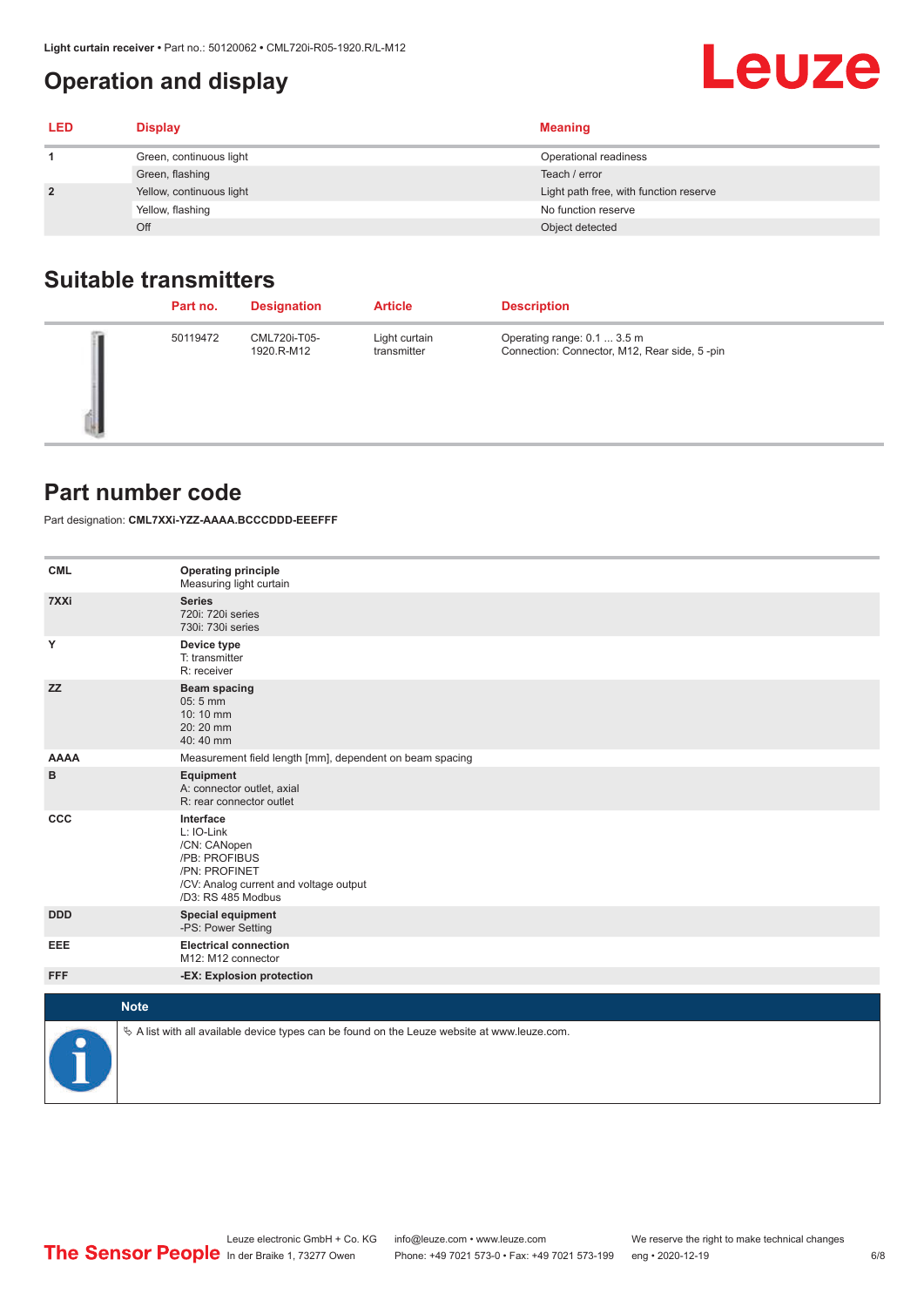#### <span id="page-6-0"></span>**Notes**



#### **Observe intended use!**

 $\%$  This product is not a safety sensor and is not intended as personnel protection.

 $\%$  The product may only be put into operation by competent persons.

 $\%$  Only use the product in accordance with its intended use.

| <b>For UL applications:</b>                                                                                                                                                     |
|---------------------------------------------------------------------------------------------------------------------------------------------------------------------------------|
| $\%$ For UL applications, use is only permitted in Class 2 circuits in accordance with the NEC (National Electric Code).                                                        |
| These proximity switches shall be used with UL Listed Cable assemblies rated 30V, 0.5A min, in the field installation, or equivalent (categories: CYJV/<br>CYJV7 or PVVA/PVVA7) |

#### **Accessories**

#### Connection technology - Connection cables

|   | Part no. | <b>Designation</b> | <b>Article</b>   | <b>Description</b>                                                                                                                                          |
|---|----------|--------------------|------------------|-------------------------------------------------------------------------------------------------------------------------------------------------------------|
| ▇ | 50135128 | KD S-M12-8A-P1-050 | Connection cable | Connection 1: Connector, M12, Axial, Female, A-coded, 8-pin<br>Connection 2: Open end<br>Shielded: Yes<br>Cable length: 5,000 mm<br>Sheathing material: PUR |

#### Connection technology - Interconnection cables

|   |               | Part no. | <b>Designation</b>                     | <b>Article</b>        | <b>Description</b>                                                                                                                                                                                                                                    |
|---|---------------|----------|----------------------------------------|-----------------------|-------------------------------------------------------------------------------------------------------------------------------------------------------------------------------------------------------------------------------------------------------|
| ▤ | $\cdots$<br>Þ | 50129781 | <b>KDS DN-M12-5A-</b><br>M12-5A-P3-050 | Interconnection cable | Suitable for interface: IO-Link, DeviceNet, CANopen<br>Connection 1: Connector, M12, Axial, Female, A-coded, 5-pin<br>Connection 2: Connector, M12, Axial, Male, A-coded, 5-pin<br>Shielded: Yes<br>Cable length: 5,000 mm<br>Sheathing material: PUR |

#### Mounting technology - Mounting brackets

|               | Part no. | <b>Designation</b> | <b>Article</b>      | <b>Description</b>                                                                                                                                                                                                        |
|---------------|----------|--------------------|---------------------|---------------------------------------------------------------------------------------------------------------------------------------------------------------------------------------------------------------------------|
| $\frac{1}{2}$ | 50142900 | BT 700M.5-2SET     | Mounting device set | Design of mounting device: Bracket mounting<br>Fastening, at system: Through-hole mounting, T slotted hole<br>Mounting bracket, at device: Screw type, Sliding block<br>Type of mounting device: Rigid<br>Material: Steel |

Leuze